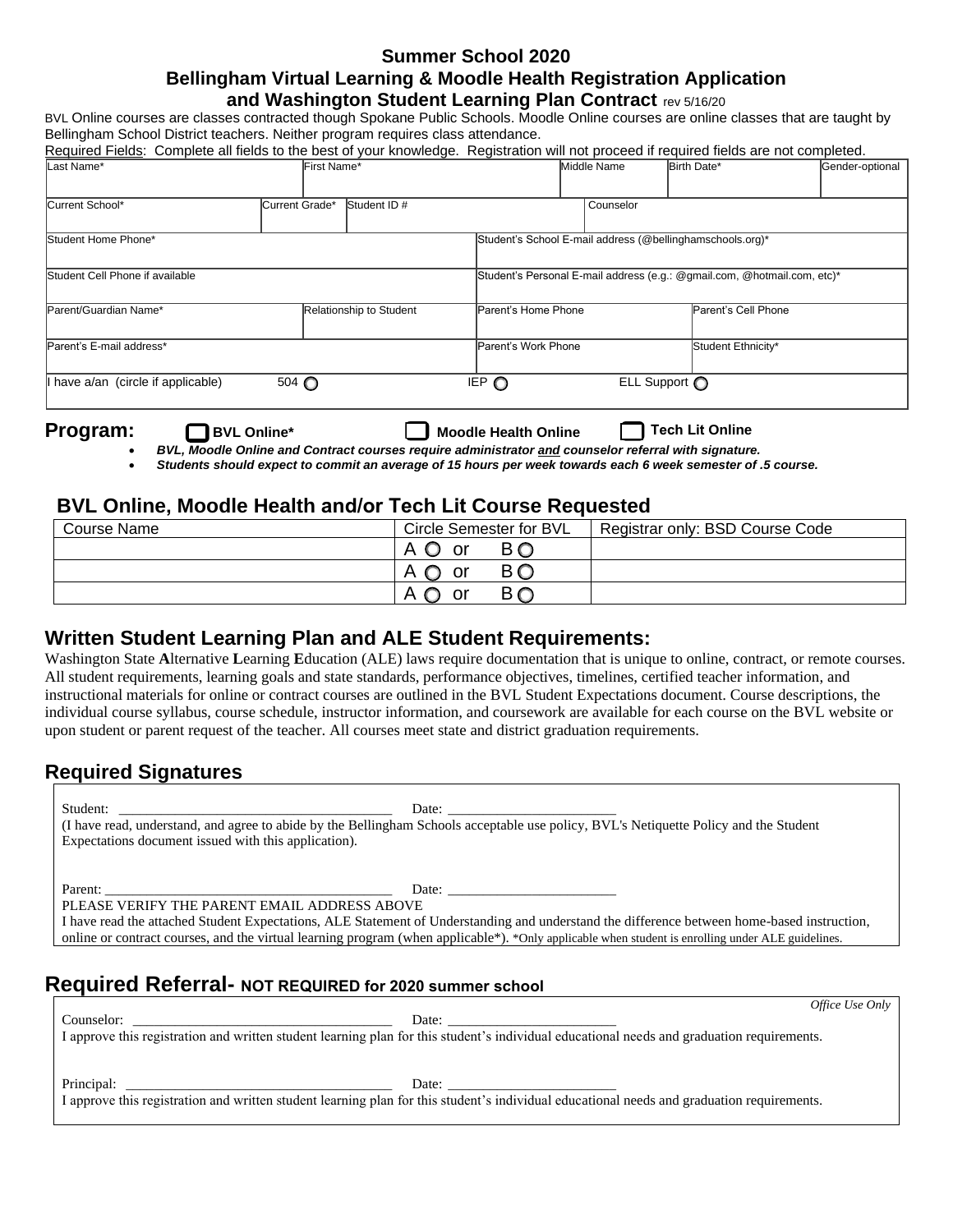#### **Summer School Fee:**

| Payment: Full payment must be submitted with application and registration forms. You may pay online at                | Amount              | Total |
|-----------------------------------------------------------------------------------------------------------------------|---------------------|-------|
| https://wa-bellingham.intouchreceipting.com/. Or, you can drop off cash/check at the District Office drop box located |                     |       |
| on the doors on Dupont Street. Clearly mark envelope as Summer School Registration.                                   |                     |       |
| <b>BVL Course</b>                                                                                                     | $$185/0.5$ credit   |       |
| Moodle Health on sliding fee lunch schedule: Full = \$185; Reduce= \$100; Free= \$50                                  | .5 credit           |       |
|                                                                                                                       | <b>GRAND TOTAL:</b> |       |

## **Student Expectations and Guidelines for Success**

**Students must maintain weekly contact: According to Washington State ALE law, students must have weekly personal contact with their instructors**. **Maintaining weekly contact with the instructor is a basic requirement of BVL, online, and contract courses where students do not attend a traditional class regularly and is the responsibility of the student to meet those requirements. Students who fail to do so are in noncompliance with ALE rules of participation and subject to being removed from the course with potential loss of credit.**

Direct personal contact shall be for the purposes of instruction, review of assignments, testing, reporting of student progress, or other learning activities. Students are required to maintain contact a minimum of once a week. In Bellingham Virtual Learning, online, and contract based courses, the student-maintained direct personal contact requirement can be fulfilled by a two-way exchange with the instructor, such as:

- An assignment/ test/ activity posted to Blackboard that an instructor grades and/or provides feedback on.
- Participation in a discussion board, blog or chat with the instructor.
- Face-to-face meeting with the instructor.
- E-mail exchange with the instructor explaining, for example, progress being made in the course or to ask a question.
- Phone call with the instructor.
- An e-mail or phone call with student and parent or guardian to the instructor.
- Instant messaging with the instructor.
- Interactive video communication with the instructor.
- Other means of digital communication with the instructor.

#### **Students Must Maintain Adequate Progress**

One of the advantages of BVL, online, or contract-based courses is that they allow for a flexible learning environment. Students may work on their assignments when and where they would like. At the same time, though, **Washington State Law requires students to make adequate progress in their online or remote contract courses.** Student progress will be evaluated against progress benchmarks which are clearly defined in the course syllabus for each month. In addition to the course schedule, these benchmarks may also come in the form of lesson, unit, assignment and/or assessment completion dates. These established progress benchmarks will allow teachers and students to assess the students' adequate progress in meeting the course learning standards. **At a minimum, students must turn in at least five assignments per week to maintain a status of "making monthly progress,"** but will need to complete all assignments instructor is asking to complete the course on time.

#### **Intervention Plans and Contracts**

Students who do not meet progress and course schedule benchmarks, or respond to teacher interventions, will be placed on an intervention plan, called a Student Success Plan. Failure to meet the requirements of the Student Success Plan will result in removal from the course with a failing grade. Any student not making progress at any point in the course for more than 21 days may be removed from the course at the discretion of BVL or district administration.

#### **Get Started!**

Students must login and turn in assignments immediately to establish and maintain contact with their teachers. Students should schedule time to work on their classes right away.

#### **Dropping a Class**

Students taking BVL courses for summer school have until July 3, 2020, to drop a course without penalty to transcript. As with any other class, students who drop an ALE course after this date may receive an F grade on their transcripts. Students who need to drop their summer school BVL course should contact Nancy Barga at 647-6871, ext. 5103.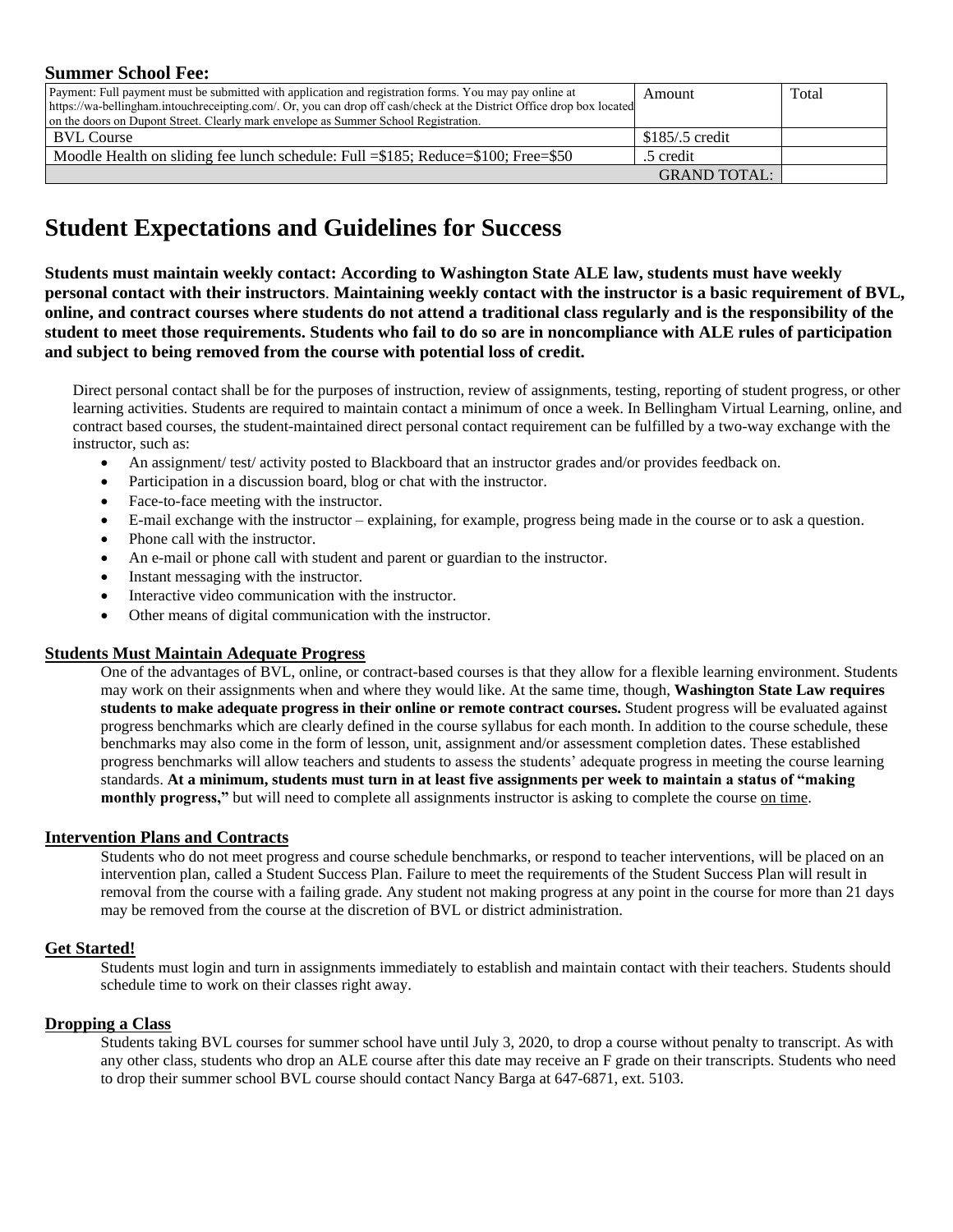#### **Change in Personal Information:**

Students should notify online teachers, school counselor, and student support specialist if any personal information changes. This especially includes:

- Email address
- Parent email address
- Home phone
- Cell phone

# **Bellingham Virtual Learning Online Course "Netiquette" Policy**

Online and network etiquette (called netiquette in cyberspace) exists in the wide world of computers.

Perhaps just as important as "real world manners," netiquette rules are necessary because readers draw inferences from your words rather than nonverbal body language. You may not use the Blackboard email account or communication areas within the class for sending or receiving personal messages which are not related to your school work. Be aware that teachers and administrators have complete access to your communications. All postings within the email system or the class discussion area are public. Any inappropriate use of email or communication within the course will result in administrative action.

#### **Bellingham Virtual Learning Communication Guidelines**

• Any electronic communication should be written in a more formal manner than instant messaging but not as rigid as a business letter.

#### **Appropriate language is required**

- Show respect for your fellow students and instructors.
- Grammar and punctuation should be consistent with rules of English. For example, capitalize the first letter of a sentence, correct spelling, use punctuation marks, etc.
- Do not capitalize all letters when writing as this means you are shouting!
- Refrain from using abbreviations or use sparingly as a reader may not be able to decipher what it means. (For example, TIA --Thanks in Advance)
- You may use emoticons to express feelings but remember there is no substitute for a clearly written email.
- Always sign your first and last name to your communications.
- Please do not send chain letters or spam material of any nature to your teachers or fellow students.
- Finally, think before you send as you cannot un-send electronic communication

### **INDICATORS OF ONLINE OR CONTRACT BASED LEARNING SUCCESS**

- 1. **Self-aware and informed.** Understand what kind of learner you are and what online learning is like to make a good decision about your course. It is still largely text-based, so a social or hands-on learner will need to keep that in mind.
- 2. **Self-motivated.** Able to set and reach goals on your own. Inquisitive and interested in taking the course online.
- 3. **Reading skills.** Enjoy reading or are motivated to read on the given topic. Online students read lessons, read web resources for research, and read teacher responses.
- 4. **Writing skills.** Enjoy writing or are motivated to write on the given topic. Writing is the basic means of completing online assignments and interacting with the teacher and other students.
- 5. **Independent learner.** Able to read and follow directions without frequent teacher assistance. Teacher response is timely but not immediate.
- 6. **Organized.** Able to plan, prioritize, and organize tasks and assignments. Able to set a schedule and meet deadlines.
- 7. **Problem solver.** Do not give up easily in the face of a challenge. Resourceful and able to find solutions to questions on your own. Know when to seek help and do so.
- 8. **Active Participant.** Comfortable "sitting in the front row." Online learning is active and requires regular interaction with your teacher.
- 9. **Time availability.** Able to participate in the course along with your other activities. Online courses require at least as much time as a regular classroom course.
- 10. **Computer access and skills.** Have access to a reliable computer with an internet connection. Possess basic computer skills to use email, navigate websites, and manage files.